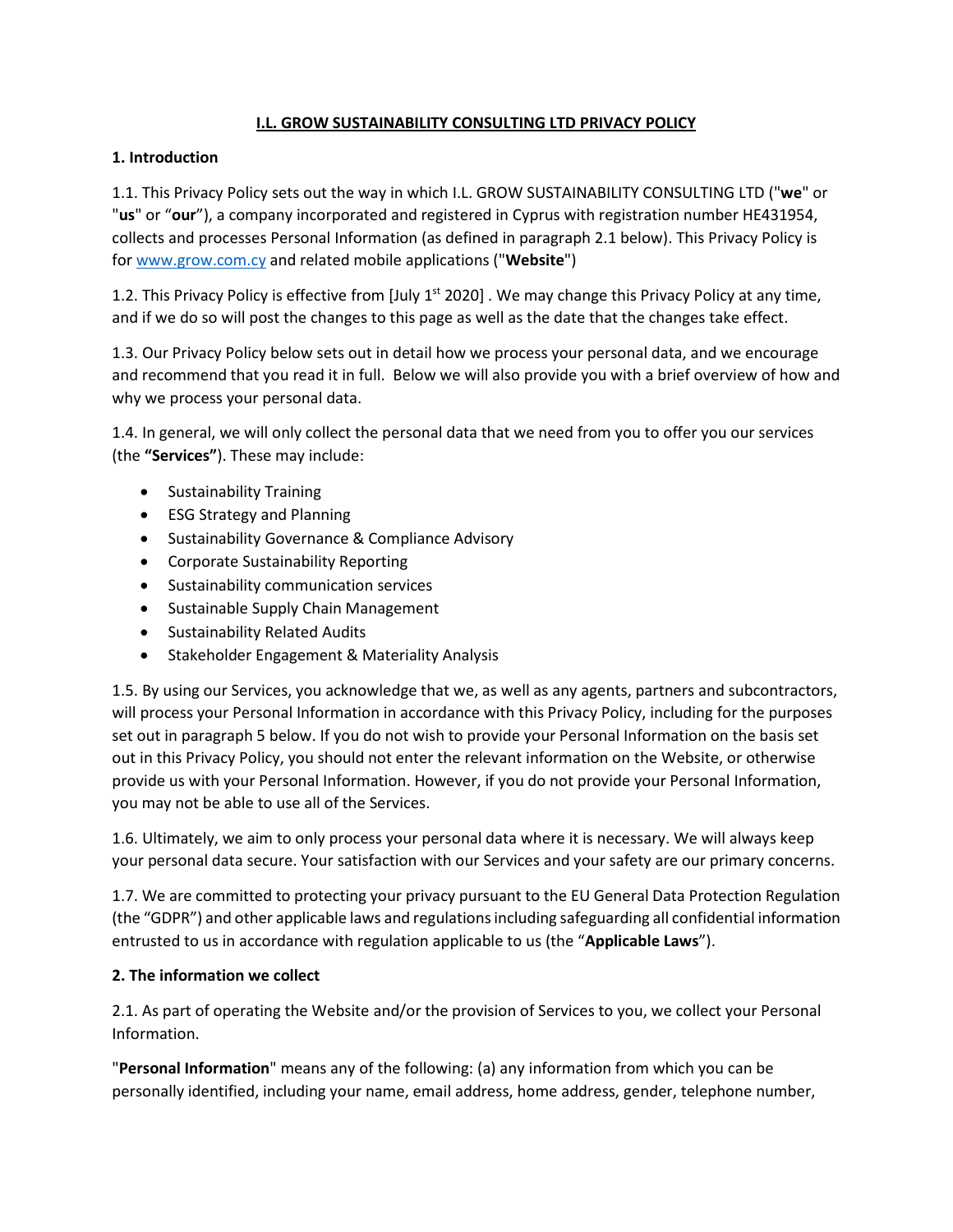and date of birth, (b) financial information, including source of wealth, assets held and bank account details, (c) information about your employer or business and/or information about your employees or officers, and (d) any documents evidencing such information.

2.2. We collect Personal Information which you provide to us, including when you register or submit a query and information you provide in communications with us. We may also collect Personal Information through surveys which we, or companies engaged by us for such purpose, undertake. In addition, we collect information about your use of the Website and when we provide our Services.

2.3. Our Website and Services are addressed to adults and so we don't collect data of children.

2.4. When you use our Website we may automatically collect certain data about your device, browsing actions and pattern. We collect such data by using cookies and similar technologies. Please refer to our Cookies Policy.

# **3. Information collected from third parties**

We may use information from third party service providers, such as fraud prevention/anti-money laundering (AML) compliance companies. This information may be used to comply with our AML obligations and in application of recognized Sanction list and specifically designated nationals (SDN). Third-party service providers also help us verify your identity by registering and remembering your device information (such as the model, operating system, browser version and IP address), which is used to confirm device identification.

## **4. How we use your Personal Information**

In accordance with data protection laws, we will only process your Personal Information where we have a lawful basis for doing so, in the following circumstances:

- (i) where it is necessary to provide services to you under the performance of the contract we have with you;
- (ii) where we are required to do so in accordance with legal or regulatory obligations;
- (iii) where you have given your consent;
- (iv) where it is in our legitimate interests to process your Personal Information, provided that none of these prejudice your own rights, freedoms and interests,
- (v) where it is necessary for Protecting the Vital Interests of a natural person,
- (vi) where it is necessary to perform a task carried out in the Public Interest or exercise of official authority of the organization.

# **5. What is the Purpose of Processing your Personal Information**

The following list sets out the "Purposes" for which we (including any of our agents, group members, subcontractors and/or employees) process your Personal Information, and the lawful basis on which we carry out such processing:

| <b>Purpose</b>                                | <b>Lawful Basis</b>                         |  |
|-----------------------------------------------|---------------------------------------------|--|
| To set-up, administer and manage your dossier | Necessary for the performance of a contract |  |
| and records                                   |                                             |  |
| To provide and personalise our Services       | Necessary for the performance of a contract |  |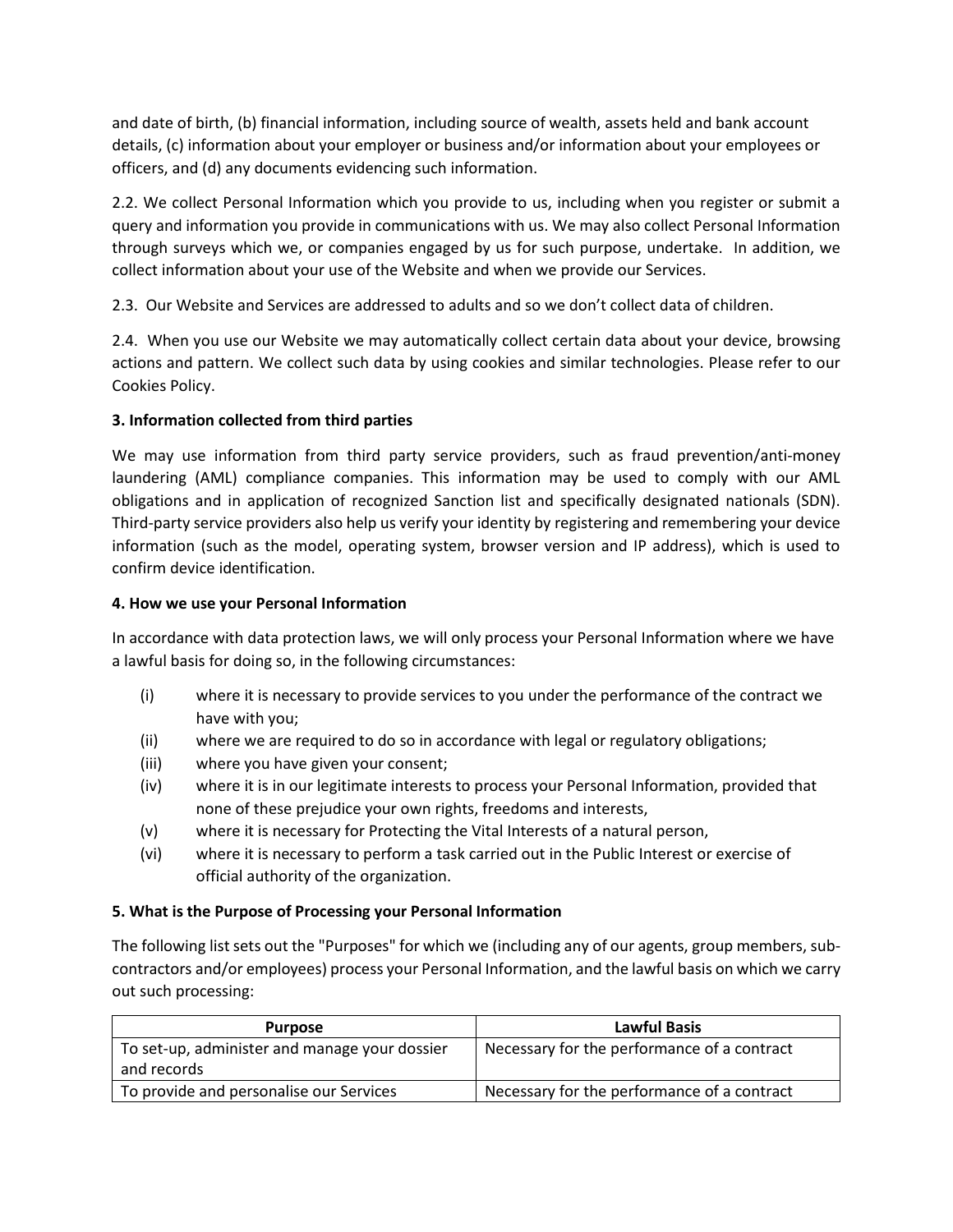| To receive and respond to your communications<br>and requests                                                                                                                                                | Necessary for the performance of a contract<br>where such communication relates specifically to<br>our Services, otherwise consent |  |
|--------------------------------------------------------------------------------------------------------------------------------------------------------------------------------------------------------------|------------------------------------------------------------------------------------------------------------------------------------|--|
| To notify you about updates to our Website and<br><b>Services</b>                                                                                                                                            | Necessary for the performance of a contract                                                                                        |  |
| To ensure that we are able to fulfil our regulatory<br>obligations regarding your dossier and to comply<br>with our obligations under applicable laws                                                        | Necessary to comply with a legal or regulatory<br>obligation                                                                       |  |
| To prepare statistics relating to the use of our<br>Website and Services by you and other customers                                                                                                          | Legitimate interests so we can understand the<br>use of, and therefore improve, our Website and<br>Services                        |  |
| To provide you with information about, and<br>support for, our Services, including changes to<br>our Services, technical updates for the Website<br>and changes to this Privacy Policy and Cookies<br>Policy | Necessary for the performance of a contract and<br>necessary to comply with a legal or regulatory<br>obligation                    |  |
| To keep you informed of offers and promotions<br>relating to our Services and those of other<br>entities within our Group, provided that you<br>don't "opt-out" from this option                             | <b>Explicit Consent</b>                                                                                                            |  |
| To support any other purpose necessary for<br>performance of our contractual obligations or<br>specifically stated at the time at which you<br>provided your Personal Information                            | Necessary for the performance of a contract                                                                                        |  |

## **6. Disclosure of your Personal Information**

6.1. We may, for the aforementioned Purposes, disclose your Personal Information to any of the following recipients:

6.1.1. A third party which assists us in providing our Services or which otherwise has a lawful basis to know such information; and

6.1.2. any law enforcement body which may have any reasonable requirement to access your Personal Information not protected to the legal professional privilege; and

6.1.3. any regulatory body or authorised entity which may have any reasonable requirement to access your Personal Information not protected to the legal professional privilege; and

6.2. If at any time you wish us to stop processing your Personal Information for the above Purposes, you should contact us and we will take the appropriate steps to stop doing so.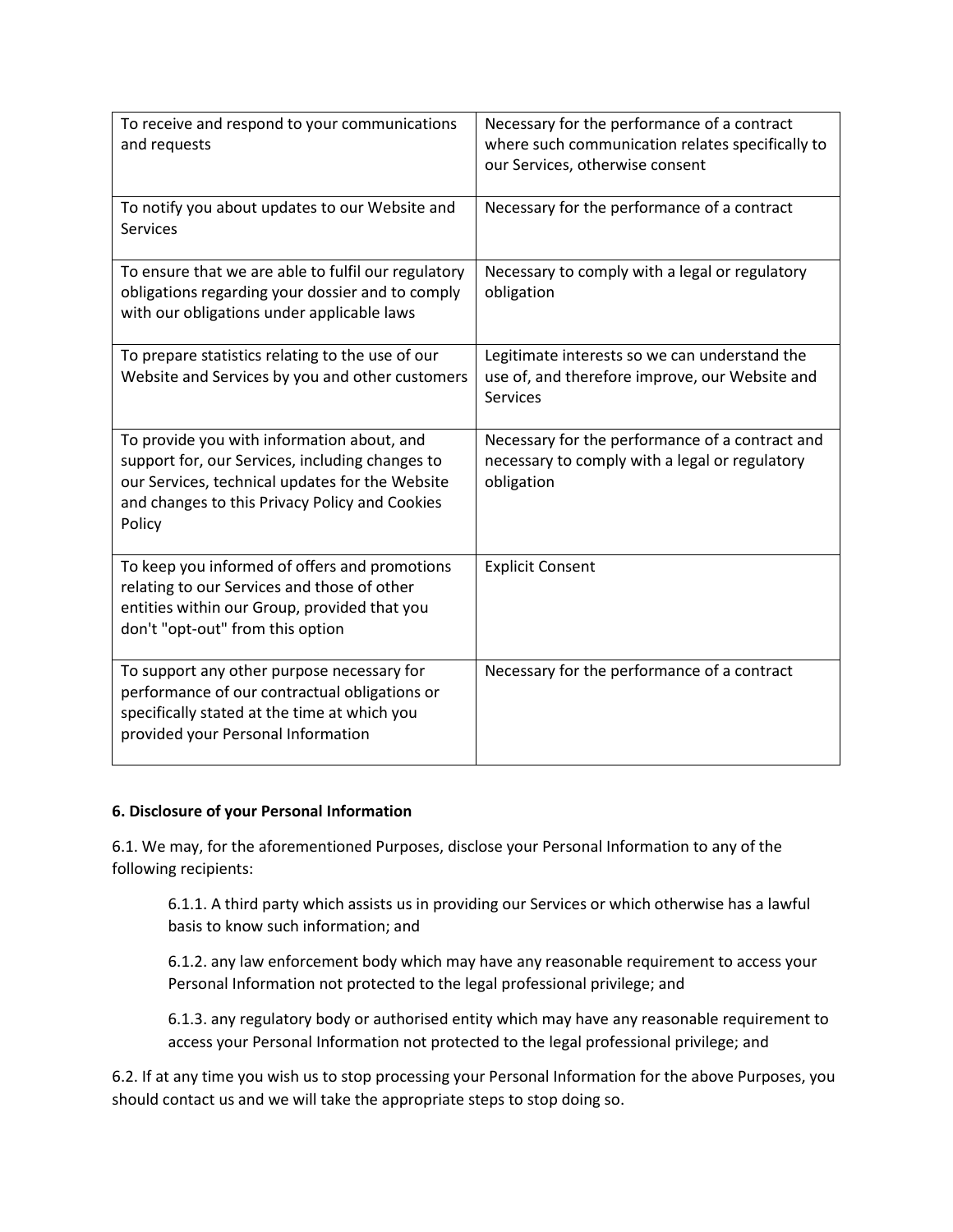## **7. Transfer of your Personal Information outside of the EEA**

Within our global operations, Personal Information may be transferred outside the country in which it was collected and/ or processed, for legitimate business activities in accordance with Applicable Laws. In addition, to the extent permissible by Applicable Law, we may store and/ or process Personal Information in facilities operated by Third Parties on our behalf outside the country in which the Personal Information was collected and/ or processed. Where Personal Information of any the European Economic Area ("EEA") to other countries in which applicable laws do not offer the same level of data privacy protection as the EEA states, we take measures to provide an appropriate level of data privacy protection. For example, using approved model contractual clauses, other measures designed to ensure that the recipients and/or processors of the Personal Information protect it.

## **8. Your rights**

8.1. You have the following rights in relation to your Personal Information:

8.1.1. Access: You are entitled to ask us if we are processing data in relation to you and request access to the Personal Information that we hold about you.

8.1.2. Rectification: You have the right to request correction of any inaccurate or incomplete Personal Information that we hold about you.

8.1.3. Erasure: You have the right to ask us to remove or delete Personal Information where the Personal Information in question is no longer necessary in relation to the purposes for which it was collected.

8.1.4. Restriction: You are entitled to restrict our processing of your Personal Information or to object to the processing of your Personal Information.

8.1.5. Portability: You have the right to request transfer of your Personal Information to another person (controller).

8.1.6. Objection/withdrawal of consent: where we are processing your data on the basis of consent given by you, you have the right to withdraw that consent at any time.

8.1.7. A right to complain to the Office of the Commissioner of Personal Data Protection in Cyprus, email: [commissioner@dataprotection.gov.cy;](mailto:commissioner@dataprotection.gov.cy)

8.2. If you are unsure about your rights or are concerned about how your Personal Information may be processed, please contact us at grow@grow.com.cy

8.3. If you would like to exercise any of your rights, then you can do so by contacting us as described above. Please be aware that while we will try to accommodate any request you make in respect of your rights, they are not absolute rights. This means that we may have to refuse your request or may only be able to comply with it in part.

8.4. Where you make a request in respect of your rights, we will require proof of identification. We may also ask that you clarify your request. If we receive repeated requests or have reason to believe requests are being made unreasonably, we reserve the right not to respond.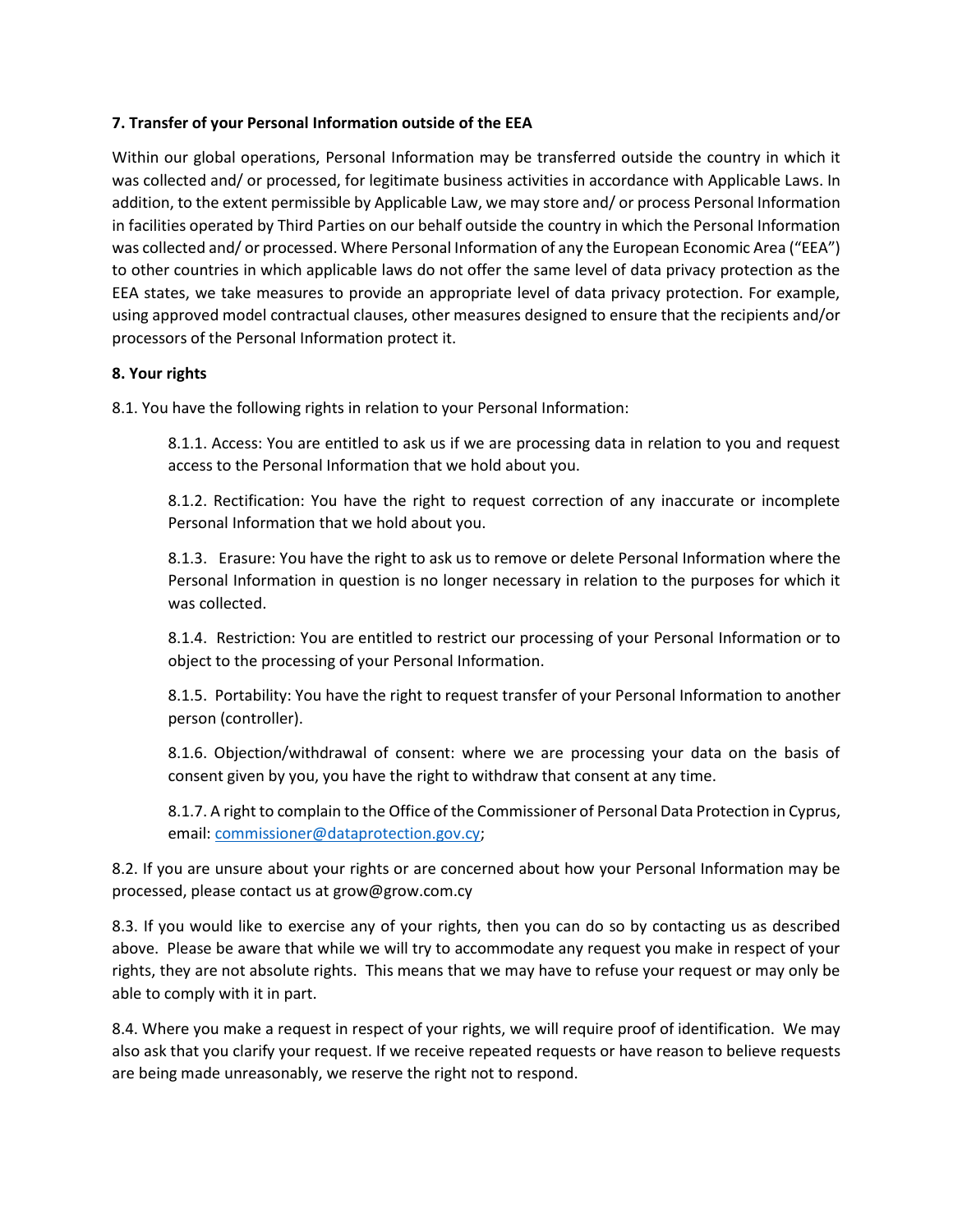## **9. Retention of your Personal Information**

We will retain your Personal Information for the period necessary for us to provide you with our Services. Accordingly, your Personal Information will be retained for up to [5] years following the closure of your Account (if applicable) or the last contact with us emanating from you. Where it is no longer necessary for us to process your Personal Information, we will delete it. Please note, however, that we may be subject to legal and regulatory requirements to keep personal data for a longer period, in particular pursuant to any applicable statutory limitation period. If you request that you should not be able to access our Website and Services (i.e. self-exclude), we will retain this information indefinitely.

## **10. Security**

We have taken all necessary measures to protect your Personal Information from being accidentally or unlawfully destroyed, lost, altered, disclosed, accessed or used in an unauthorized manner. Third parties processing your data in accordance with this Policy will be under the same duties.

## **I.L. GROW SUSTAINABILITY CONSULTING LTD COOKIES POLICY**

## **1. Introduction**

1.1. This Cookies Policy sets out the way in which **I.L. GROW SUSTAINABILITY CONSULTING LTD** ("**we**" or "**us**" or "**our**"), a company incorporated and registered in Cyprus with registration number HE431954uses cookies on our website [www.grow.com.cy](http://www.grow.com.cy/) ("**Website**")

1.2. The purpose of this Policy is to explain to you:

- what the cookies are;
- main cookies that we use, and what we use them for;
- how you can restrict, block or delete cookies; and
- other useful information about cookies.

## **2. What Are Cookies**

As is common practice with almost all professional websites, our Website uses cookies, which are small text files stored on your computer when you visit certain web pages

#### **3. How We Use Cookies**

3.1. We use cookies for a variety of reasons detailed below. Unfortunately, in most cases there are no industry standard options for disabling cookies without completely disabling the functionality and features they add to the Website. This Website is built on the Wix platform. You can read more about the Wix cookies and privacy policy [here.](https://www.wix.com/about/privacy)

3.2. We use cookies for important reasons, such as:

- To provide a great experience for our visitors and customers.
- To identify your registered members (users who registered to our Website).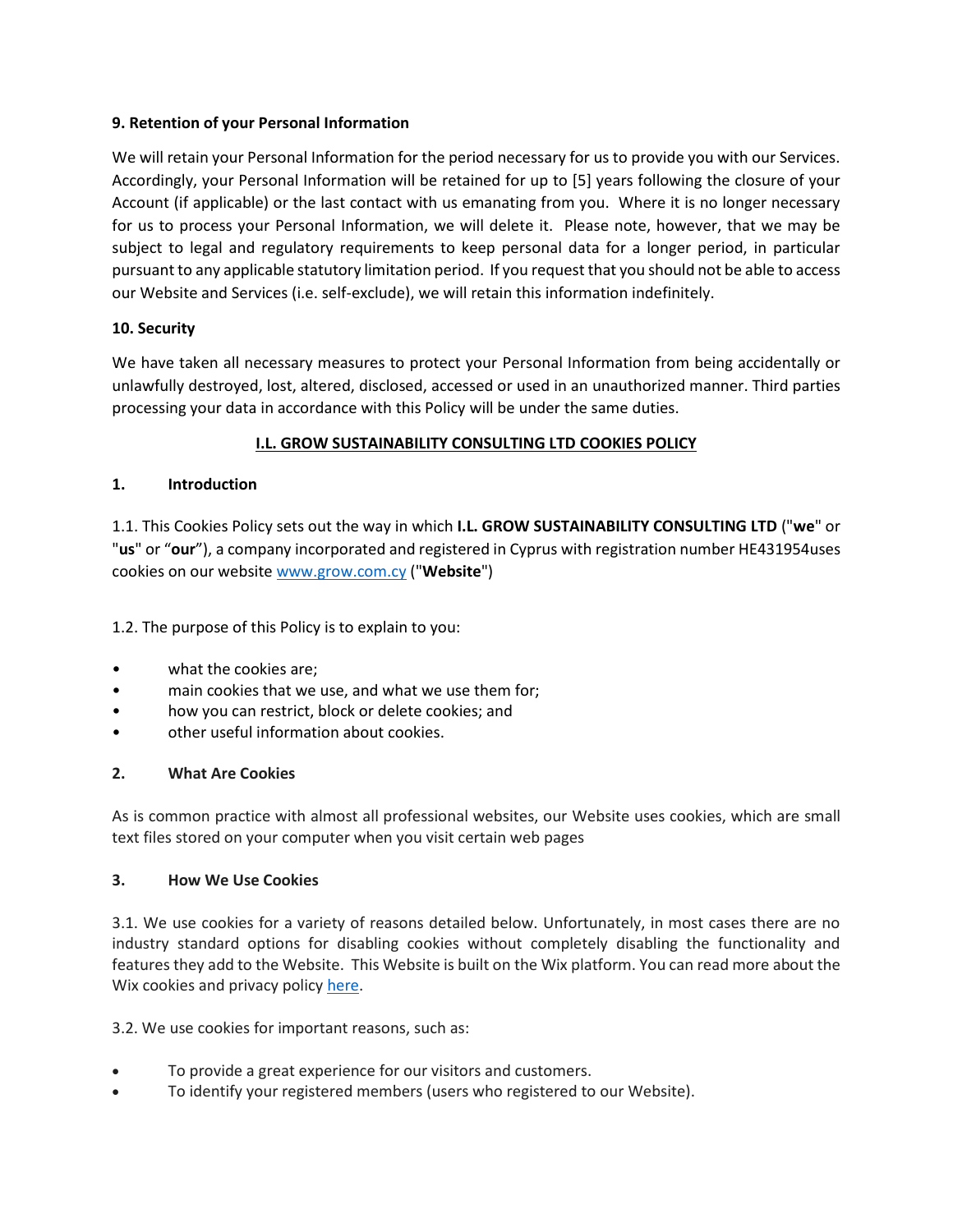- To monitor and analyze the performance, operation and effectiveness of our Website.
- To ensure our Website is secure and safe to use

3.3. The types of cookies used on this website can be classified into one of three categories:

- Strictly Essential Cookies: These are essential in order to enable you to use certain features of the Website, such as submitting forms on the Website.
- Functionality Cookies: These are used to allow the Website to remember choices you make (such as your language) and provide enhanced features to improve your web experience.
- Analytical / Navigation Cookies: These cookies enable the Website to function correctly and are used to gather information about how visitors use the Website. This information is used to compile reports and help us to improve the Website. Cookies gather information in anonymous form, including the number of visitors to the site, where visitors came from and the pages they viewed.

| <b>Cookie Name</b>      | <b>Purpose</b>                                                    | <b>Duration</b> | <b>Cookie</b><br><b>Type</b> |
|-------------------------|-------------------------------------------------------------------|-----------------|------------------------------|
| <b>XSRF-TOKEN</b>       | Used for security reasons                                         | Session         | Essential                    |
| hs                      | Used for security reasons                                         | Session         | Essential                    |
| sySession               | Used in connection with user login                                | 2 years         | Essential                    |
| SSR-caching             | Used to indicate the system from which the<br>site was rendered   | 1 minute        | Essential                    |
| wixCIDX                 | Used for system monitoring/debugging                              | 3 months        | Essential                    |
| wix browser sess        | Used for system monitoring/debugging                              | session         | Essential                    |
| consent-policy          | Used for cookie banner parameters                                 | 12<br>months    | Essential                    |
| smSession               | Used to identify logged in site members                           | Session         | Essential                    |
| TS*                     | Used for security and anti-fraud reasons                          | Session         | Essential                    |
| bSession                | Used for system effectiveness measurement                         | 30<br>minutes   | Essential                    |
| fedops.logger.sessionId | Used for stability/effectiveness measurement                      | 12<br>months    | Essential                    |
| wixLanguage             | Used on multilingual websites to save user<br>language preference | 12<br>months    | Functional                   |

3.4. Take a look at the table below to see which Strictly Essential and Functional Cookies are being used on the Wix platform and this Website:

## **4. Analytical / Navigation Cookies**

In some special cases we also use cookies provided by trusted third parties. Our Website uses Google Analytics which is one of the most widespread and trusted analytics solution on the web for helping us to understand how you use the site and ways that we can improve your experience. These cookies may track things such as how long you spend on the site and the pages that you visit so that we can continue to produce engaging content.

For more information on Google Analytics cookies, see the officia[l Google Analytics page.](https://analytics.google.com/)